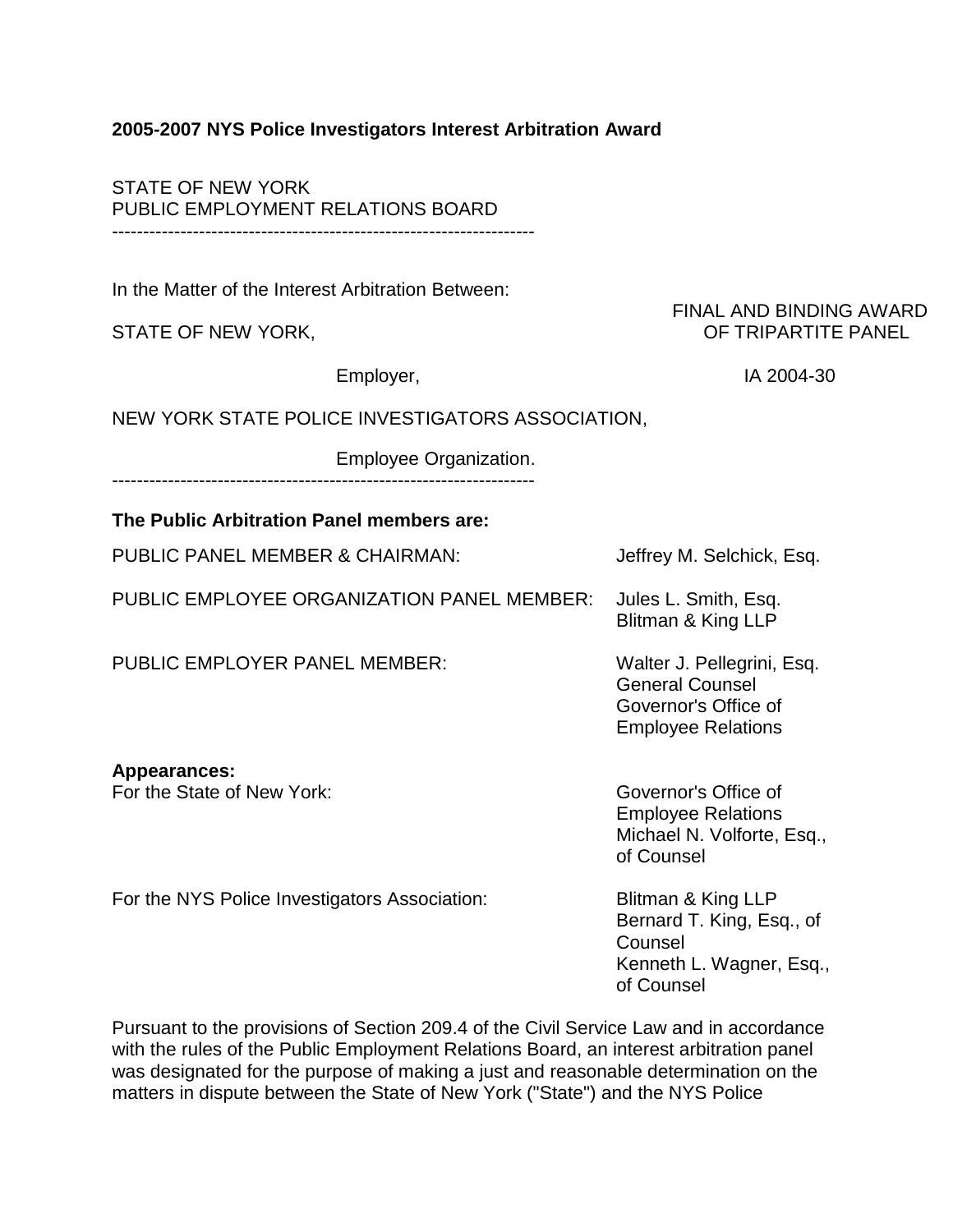Investigators Association ("Association") for the unit consisting of Investigators and Senior Investigators of the Division of New York State Police. Hearings were held on the following dates: March 15, 2005, April 25, 2005, April 28, 2005, September 27, 2005, January 12, 2006, February 23, 2006 and March 13 2006. Subsequent to the hearings the parties engaged in numerous Executive Sessions. At the hearings both parties were represented by the above appearances and were afforded full opportunity to present evidence, both oral and written, to examine and cross-examine witnesses and otherwise to set forth their respective positions, arguments and proofs. A transcript of the hearings was taken and copies provided to the Public Arbitration Panel.

In arriving at this SUMMARY OF AWARD, the Panel considered the following statutory guidelines contained in Section 209.4(c) of the Act:

(v) the public arbitration panel shall make a just and reasonable determination of the matters in dispute. In arriving at its determination, the panel shall specify the basis for its findings, taking into consideration, in addition to any other relevant factors, the following: comparison of the wages, hours and conditions of employment of the employees involved in the arbitration proceeding with the wages, hours and conditions of employment of other employees performing similar services or requiring similar skills under similar working conditions and with employees generally in public and private employment in comparable communities; the interests and welfare of the public and the financial ability of the public employer to pay; comparison of peculiarities in regard to other trades or professions, including specifically, (1) hazards or employment; (2) physical qualifications; (3) educational qualifications; (4) mental qualifications; (5) job training and skills; the terms of collective agreements negotiated between the parties in the past providing for compensation and fringe benefits, including, but not limited to, the provisions for salary, insurance and retirement benefits, medical and hospitalization benefits, paid time off and job security.

(vi) the determination of the public arbitration panel shall be final and binding upon the parties for the period prescribed by the panel, but in no event shall such period exceed two years from the termination date of any previous collective bargaining agreement or if there is no previous collective bargaining agreement then for a period not to exceed two years from the date of determination by the panel. Such. determination shall not be subject to the approval of any local legislative body or other municipal authority.

With respect to the instant case, the following provisions of section 209.4 (e) of the Civil Service Law limited the Panel:

With regard to members of any organized unit of troopers, investigators, senior investigators, investigator specialists, commissioned or non-commissioned officers of the division of state police, the provisions of this section shall not apply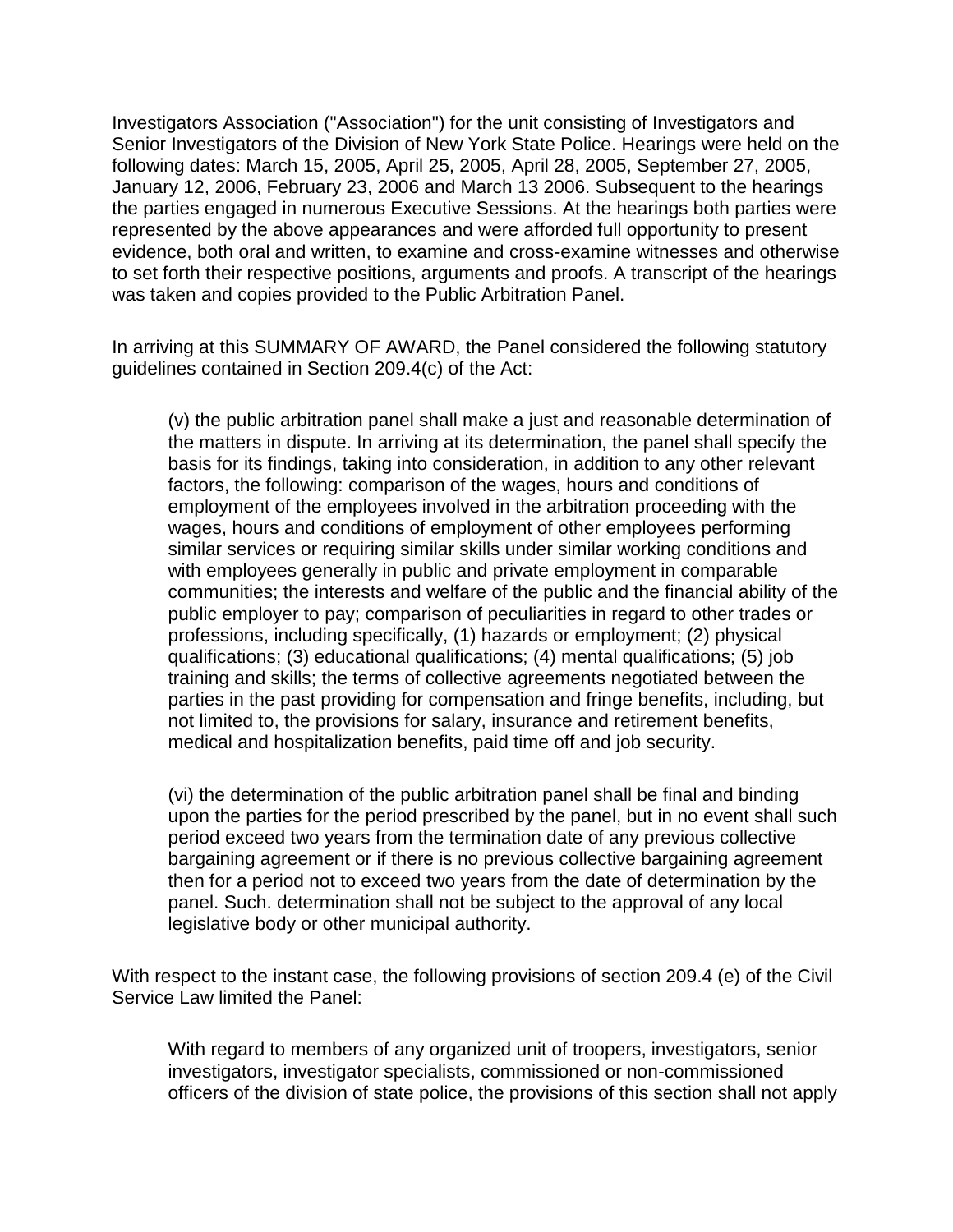to issues relating to disciplinary procedures and investigations or eligibility or assignment to details and positions which shall be governed by other provisions prescribed by law.

The Panel, consistent with the request of the parties, expedited the process by issuing a SUMMARY OF AWARD with an Opinion to be issued in the near future, The Panel has deliberated on each issue and has carefully and fully considered all the data, exhibits and testimony received from both parties. The results of those deliberations are contained in the SUMMARY OF AWARD that constitutes the Panel's best judgment as to a just and reasonable resolution of all issues raised in this Interest Arbitration proceeding. The language of this SUMMARY OF AWARD is not final contract language. Those issues presented by the parties that are not specifically dealt with in this SUMMARY OF AWARD were also carefully considered by the Public Arbitration Panel, but rejected in their entirety. The status quo on those rejected items, if any, shall be maintained.

# **BCI SUMMARY OF AWARD**

- 1. Effective April 1, 2005, a 3% across the board increase on basic annual salary and the following elements of compensation: premium in lieu of overtime, command pay, maintenance pay, expanded duty pay, location compensation, and supplemental location compensation. These increases shall be paid in a lump sum to each member. Holiday pay already paid in December 2005 shall be retroactively adjusted to reflect these increases and paid in the lump sum referenced herein. Overtime already paid will be adjusted for the period April 1, 2005 to March 31, 2006 by 3% to be paid separately to each member from any other lump sum amount.
- 2. Effective April 1, 2006, a 3% increase in the following elements of compensation: premium in lieu of overtime, command pay, maintenance pay, expanded duty pay, location compensation, and supplemental location compensation.
- 3. Effective April 1, 2006, the old longevity schedules shall be replaced with the following longevity schedule for service in the Division of State Police for all members of the BCI:

6 to 10 years of service = \$400 per year 11 to 15 years of service  $=$  \$450 per year 16 years to 25 years of service  $= $500$  per year

The longevity amount is capped at the 25 years of service level for those with 26 years of service and above. Longevity shall be annualized and paid in the member's regular bi-weekly paycheck. Longevity shall continue to be counted for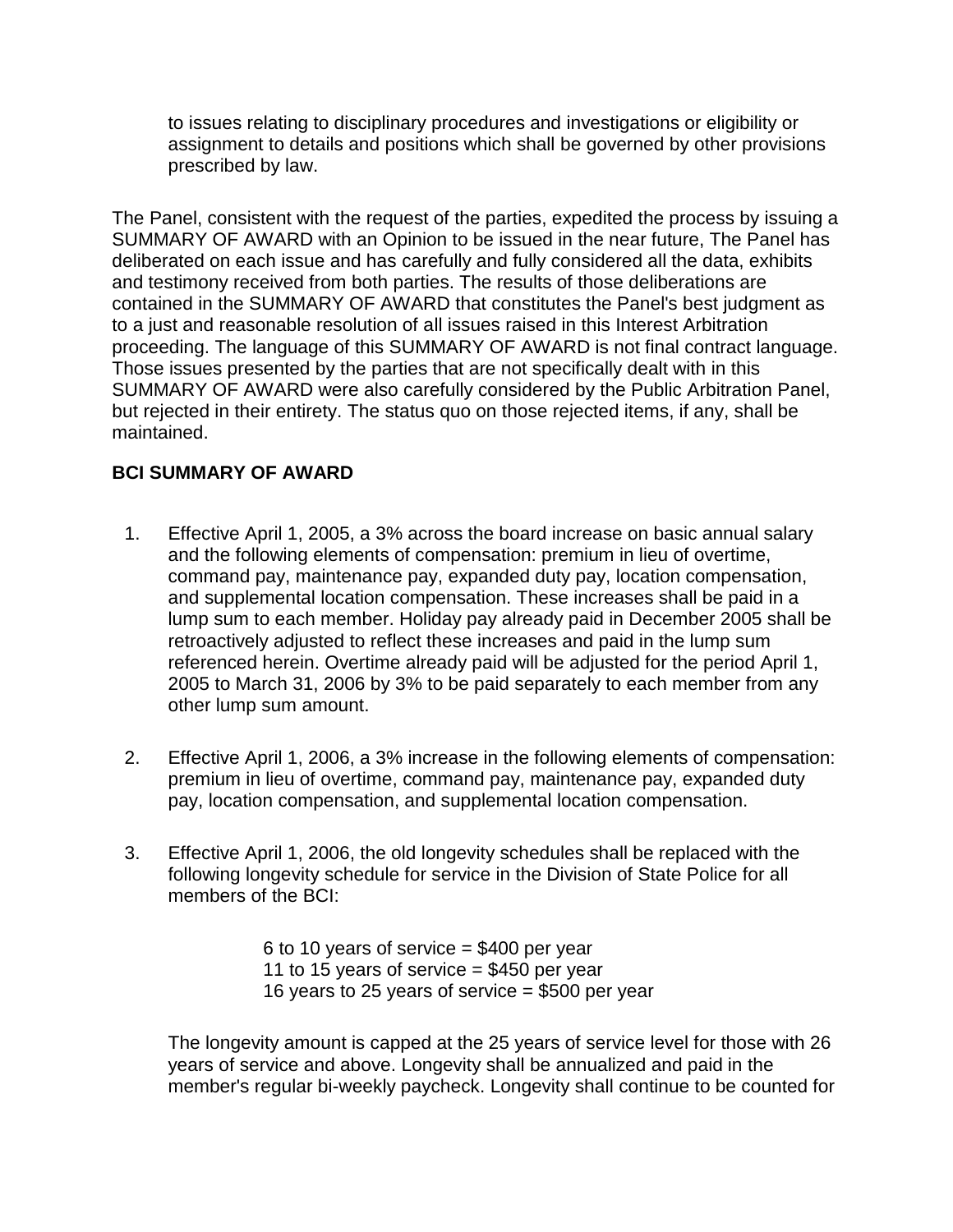both overtime and retirement purposes. There shall be no other longevity for the members of this unit and the Rank Longevity is eliminated as of March 31, 2006.

- 4. Effective April 1, 2006, the \$200 for the permanent rank of sergeant benefit shall be eliminated.
- 5. Effective April 1, 2006, the basic annual salary shall be increased by an amount so that Investigators shall make approximately \$1,000 less than Sergeants (inclusive of all elements of compensation) and Senior Investigators shall make approximately \$1,000 less than First Sergeants (inclusive of all elements of compensation). The Panel Chair shall issue salary schedules and compensation amounts consistent with paragraphs 1 through 5 as soon as practicable.
- 6. The following changes to the health insurance plan shall take effect:
	- a. Effective January 1, 2007, the Empire Plan Hospital Emergency Room copayment will increase to \$60.
	- b. Effective January 1, 2007, the Empire Plan participating provider office visit, office surgery, radiology and laboratory co-payments will increase to \$18.
	- c. Effective January 1, 2007, the Empire Plan Managed Mental Health and Substance Abuse co-payments for Mental Health services shall increase to \$18.
	- d. Effective January 1, 2006, the Empire Plan hearing aid benefit shall increase to \$1,500 per aid per ear every 4 years. Children with significant change in hearing will be eligible for \$1,500 per aid per ear every 2 years. This benefit shall be implemented as soon as practicable.
	- e. The State shall seek an appropriation to fund the Joint Committee on Health Benefits to be funded at \$3,680 for FY 2005-06 and \$3,680 for FY 2006-07.
- 7. For fiscal years 2005-2006 and 2006-2007, the employee benefit fund amount shall be \$49 per year per member. The number of members to be determined by same historical method. There shall be no continuation of the Fund or the payments unless expressly agreed to by the parties.
- 8. Effective on a date to be determined by the Division which shall be no sooner than 30 days from this SUMMARY OF AWARD, members of this unit working in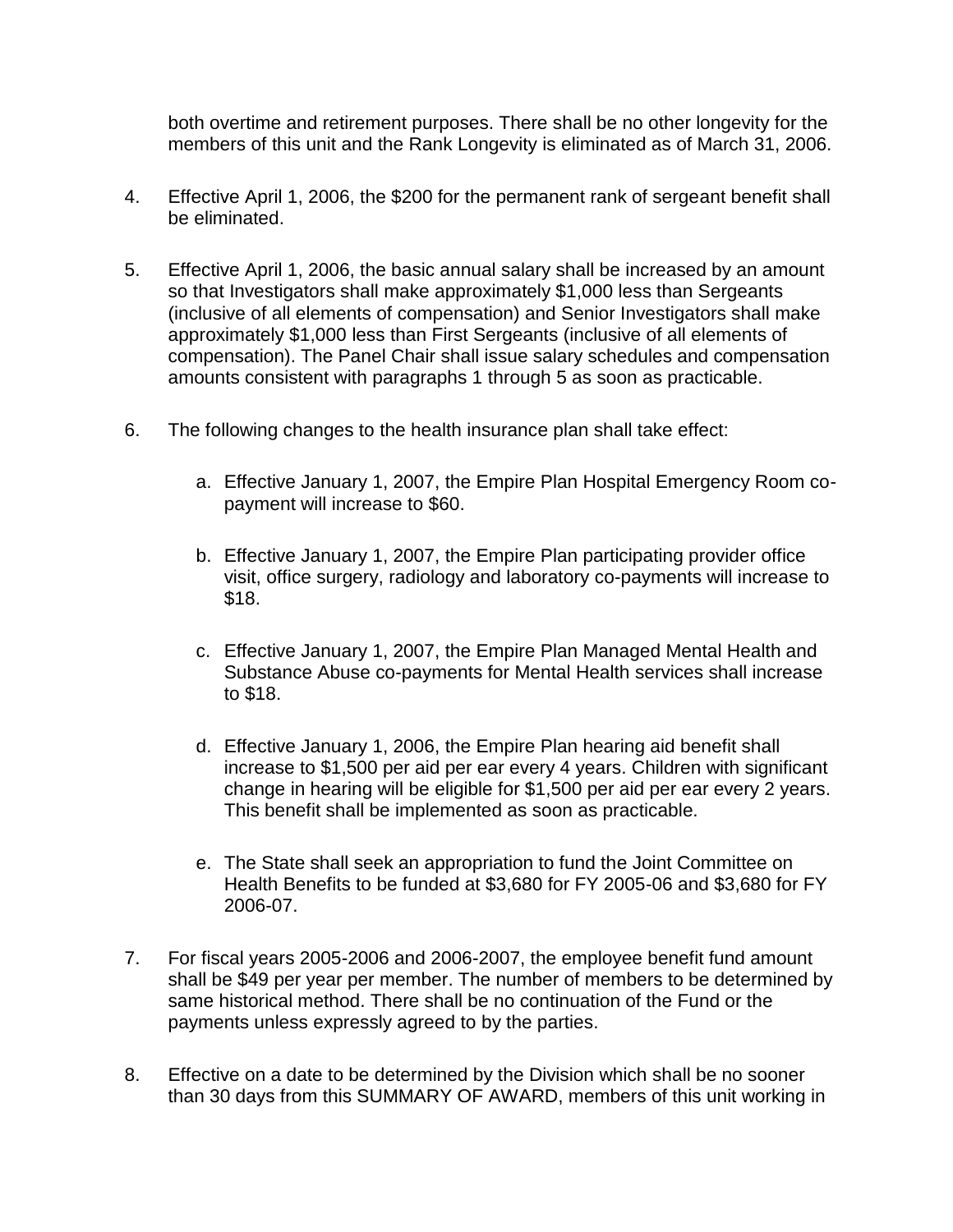the back rooms shall have a regular schedule consisting of Friday-Saturday or Sunday-Monday pass days. For other members of the unit, the Division may schedule Friday-Saturday or Sunday-Monday pass days as operationally necessary.

- 9. Effective April 1, 2006, the January 30, 2001 letter from Deputy Superintendent Harry J. Corbitt to NYS PIA President Matthew Tynan regarding Implementation of the Investigator Pilot 207(k) Program shall be modified only in the manner indicated in the attachment hereto.
- 10. Effective April 1, 2006, the modified duty program shall be modified as set forth in the attached document. The parties shall meet in Joint Labor/Management to clarify Administrative Manual Section 8011 (b).
- 11. The Article 25 Professional Development and Quality of Working Life Committee for the period 4/1/05 through 3/31/07 shall be funded in the amount of \$81,900 annually from which tuition reimbursement, the Masters Program and EAP shall be funded.
- 12. No raise or increased compensation of any kind Is due any Special Investigator.
- 13. The State shall seek an additional \$5,000 annual appropriation for the sole use of Division in administering the physical fitness program.
- 14. This Interest Arbitration Award covers the period commencing April 1, 2005 and to March 31, 2007.

|        | JEFFREY M. SELCHICK, ESQ.<br><b>Public Panel Member and Chairman</b> | 3/23/06<br>Date |
|--------|----------------------------------------------------------------------|-----------------|
| Concur | WALTER J. PELLEGRIINI, ESQ.<br><b>Employer Panel Member</b>          | 3/23/06<br>Date |
| Concur | JULES L. SMITH, ESQ.<br><b>Employee Organization Panel Member</b>    | 3/23/06<br>Date |

STATE OF NEW YORK

#### $\overline{\phantom{a}}$ COUNTY OF ALBANY ) ss.:

On the 23rd day of March 2006, before me personally came and appeared JEFFREY M. SELCHICK, Esq., to me known and known to me to be the individual described herein and who executed the foregoing instrument and he acknowledged to me that he executed the same.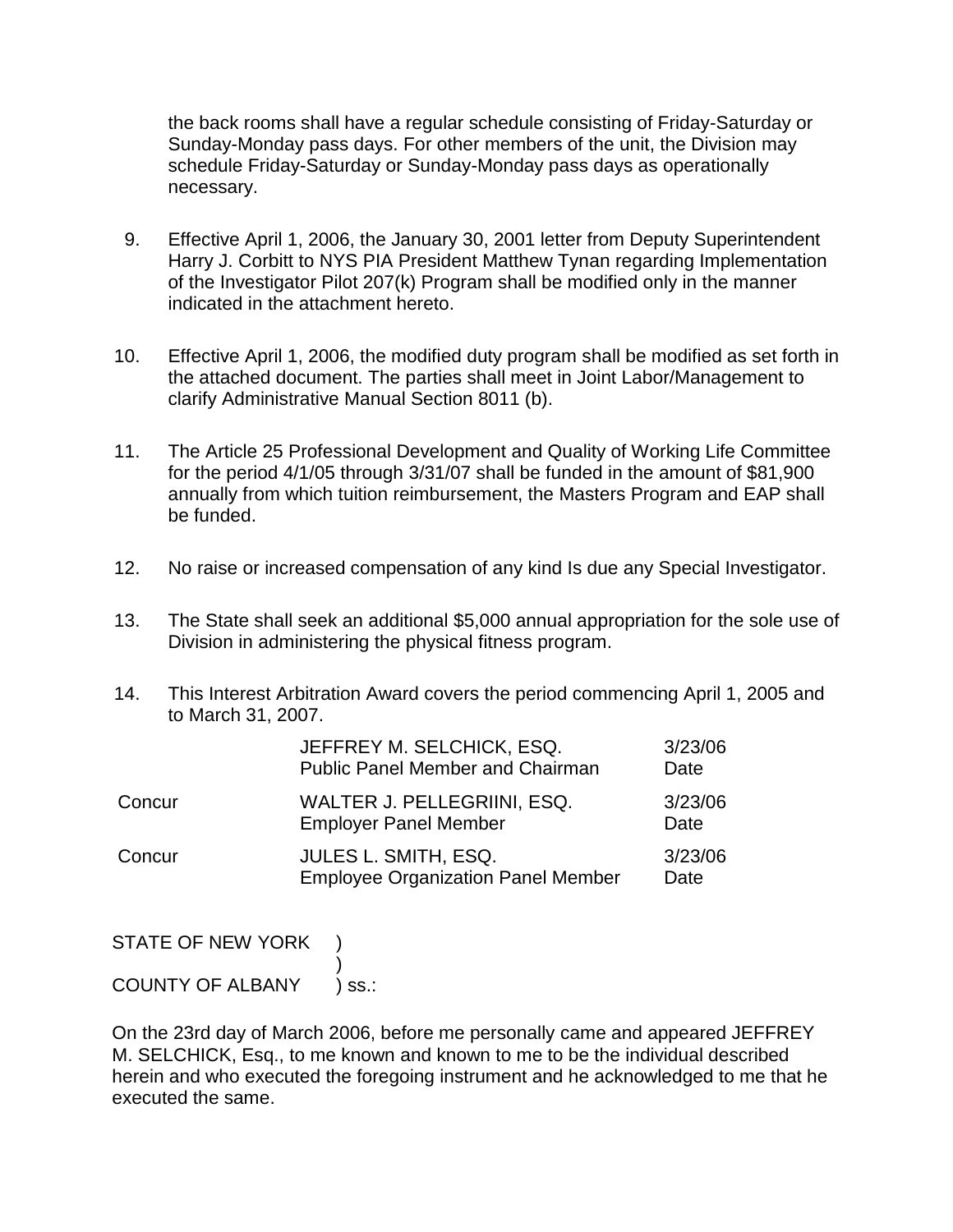LYNN HOMES VANCE Notary Public, State of New York No. 02VA6114292 Qualified in Albany County Commission Expires Aug. 9, 2008

/s/ Lynn Homes Vance -------------------------------------

## NOTARY PUBLIC

#### STATE OF NEW YORK

 $\overline{\phantom{a}}$ COUNTY OF ALBANY ) ss.:

On the 4th day of February 2005, before me personally came and appeared WALTER J. PELLEGRINI, Esq., to me known and known to me to be the individual described herein and who executed the foregoing instrument and he acknowledged to me that he executed the same.

LYNN HOMES VANCE Notary Public, State of New York No. 02VA6114292 Qualified in Albany County Commission Expires Aug. 9, 2008

/s/ Lynn Homes Vance

-------------------------------------

NOTARY PUBLIC

# STATE OF NEW YORK

 $\overline{\phantom{a}}$ COUNTY OF ALBANY ) ss.:

On the 7th day of February 2005, before me personally came and appeared JULES L. SMITH, Esq., to me known and known to me to be the individual described herein and who executed the foregoing instrument and he acknowledged to me that he executed the same.

LYNN HOMES VANCE Notary Public, State of New York No. 02VA6114292 Qualified in Albany County Commission Expires Aug. 9, 2008

/s/ Lynn Homes Vance -------------------------------------

NOTARY PUBLIC

NEW YORK STATE POLICE 1220 WASHINGTON AVE. ALBANY, NEW YORK 12226-2252

January 30, 2001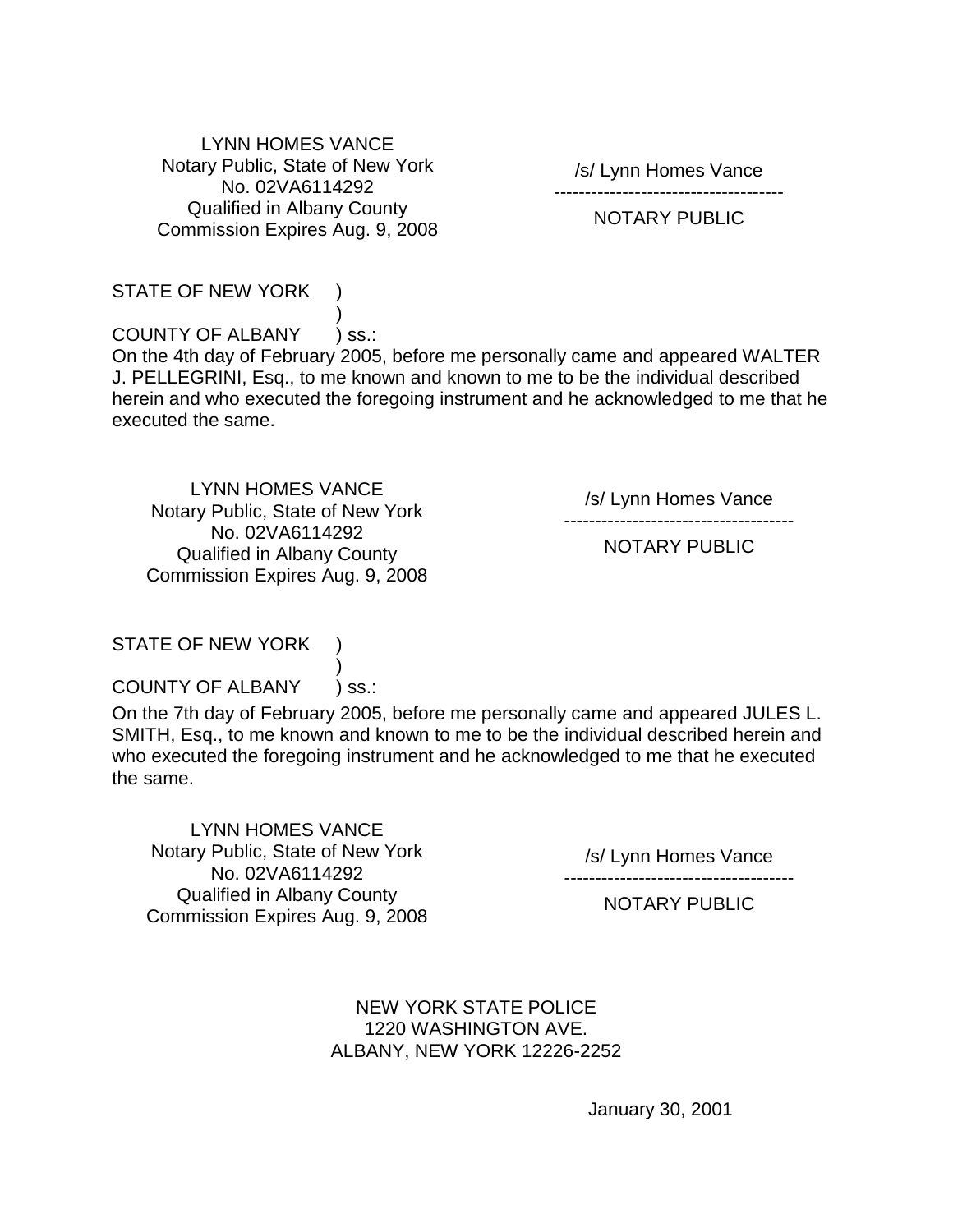Mr. Matthew Tynan President New York State Police Investigators' Association 507 Weatheridge Drive Camillus, New York 13031

*Re: Implementation of Investigator Pilot 207(k) Program*

Dear Mr. Tynan:

This letter will serve to establish guidelines for the Implementation of Section 15 of the Interest Arbitration Award between the State of New York and the New York State Police Investigators' Association, entitled *Investigator Pilot 207(k) Program*. The pilot program will begin on April 1, 2001, for a period of two years in duration, and will be the subject of periodic labor/management meetings. A formal review will be conducted as required by the designated joint labor/management committee after six (6) months.

Member Guaranteed Overtime banks shall be frozen as of close of business March 28, 2001, and remain in place until the end of the pilot program, except for members who retire during the term of the pilot program where the current practice shall continue. Supervisors shall ensure that no member has a bank more than the maximum allowable 27 3/4 hours and that GOT usage remains consistent with existing guidance until March 28, 2001.

Consistent with the 207(k) exemption contained within the Fair Labor Standards Act (FLSA), this agency has adopted a 28-day schedule for overtime eligibility. Consequently, while Investigators will be scheduled for a total of 160 hours of work during the period (40 hours each week), there will be eleven (11) additional hours of work that each Investigator may be assigned by the Division in the furtherance of operational needs, without payment of additional compensation. For the purposes of this agreement, "hours worked will retain the definition previously employed under the terms of the contract."

Flex time may be utilized by the Division throughout the work period without providing notice to the member and will be accounted for on the Genl. 50 by the BCI supervisor an a daily basis.

Flex time may be used on a pass day without prior notice if operational needs require the work. Members required to work on a pass day shall not be scheduled for less than four (4) hours. Members working more than four (4) hours on a pass day will have the pass day rescheduled. Pass days shall be rescheduled within 90 calendar days.<sup>[1](https://www.goer.ny.gov/Labor_Relations/Contracts/Current/piainv/2005-2007-piainv-award.cfm#fn1)</sup> The Division recognizes that time off is a quality of life issue and, therefore, shall avoid routinely scheduling members to work when they would normally be off duty. A member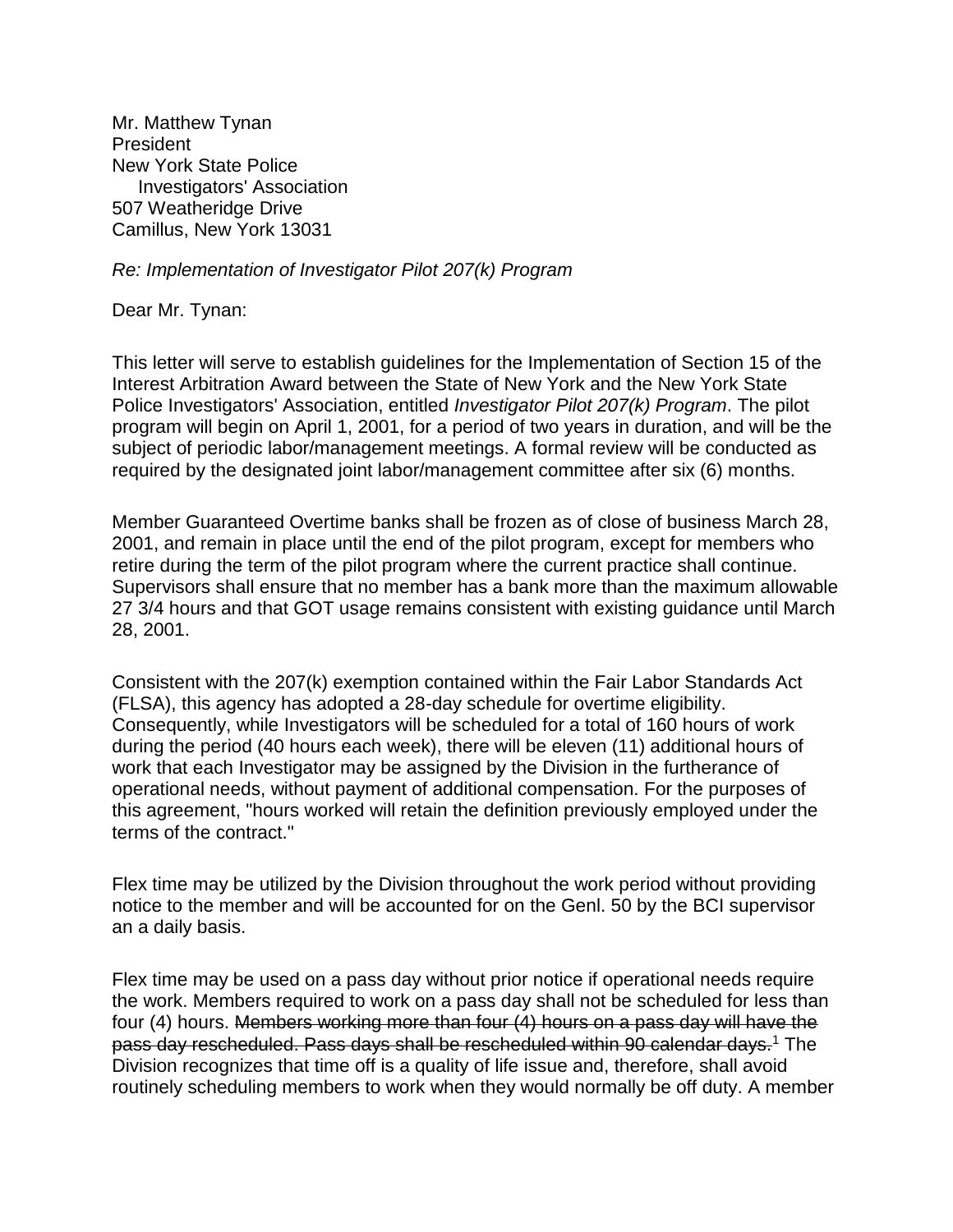recalled to duty on a pass day who works four (4) hours or less shall be credited with having worked four hours flex time.

In a situation where the member is recalled to duty on flex time, the work period will commence when the member calls in service to his/her control point. In a situation where the member has been scheduled with 24-hours notice that he/she will work flex time on a pass day, the work time will start when the member reaches the assigned location if it is in the member's station area. If the assigned work location is outside the station area, work time will start when the member calls in service to his/her control point.

The Division agrees to schedule work beyond the initial 160-hour schedule only to advance operational needs, and not to simply take advantage of the additional noncompensatory time. However, the Division reserves the right to schedule members in the field or Division Headquarters for legitimate investigative or operational assignments outside their normal duties should a specific need or mission present itself. It is not expected that investigators will be **routinely or permanently** assigned to tasks outside their normal duties unless operational needs or exigent circumstances exist (i.e., civil disturbance, mass casualty event or natural disaster). BCI supervisors will be expected to take into consideration local scheduling needs when they allocate flex time. It is understood that investigators will be made aware that the Division expects that they will work the 11 hours in a meaningful way and know that those hours are being paid in their normal bi-weekly salary.

Issues arising from the implementation of the pilot program by either supervisors or investigators will be the subject of a labor/management meeting and not grieveable in the first instance. The pilot program is viewed as having positive benefits for the Division and members alike and every effort shall be made to ensure a smooth transition from the Guaranteed Overtime Program.

Sincerely,

/s/Harry J. Corbitt Deputy Superintendent

# **8011 Dispute Resolution Process**

A Member who wishes to contest a modified duty determination based on the degree of disability may do so by utilizing the Dispute Resolution Process as outlined below. This process shall consist of a review of medical documentation submitted by all parties to an independent third party medical consultant retained by the Division for such purpose.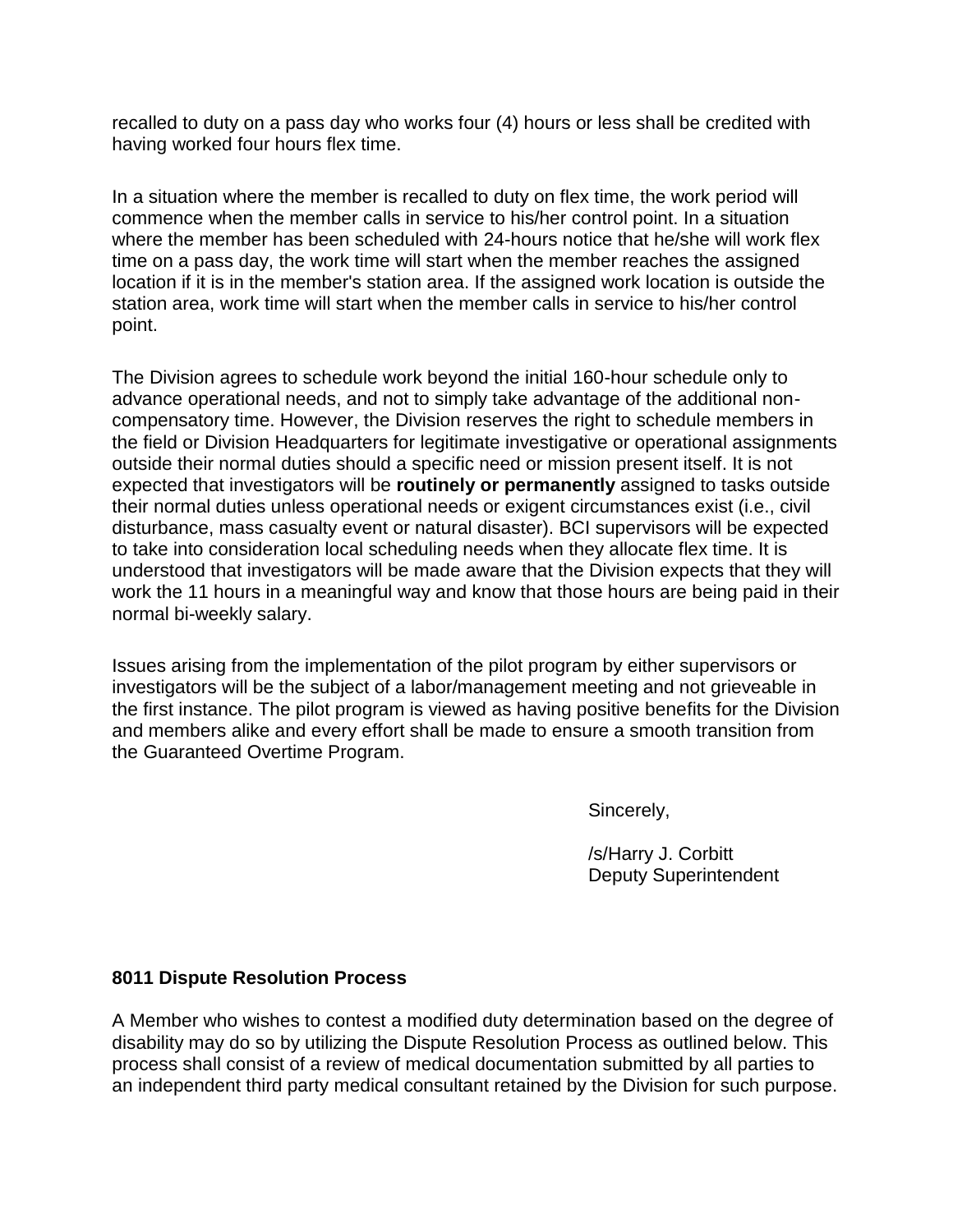- a. On-Duty Injuries or Illnesses: A Member who wishes to contest a modified duty determination as described above must notify the First Deputy Superintendent by Memorandum through channels of his/her intent to appeal the modified duty determination within five (5) working days from the date that the Member is advised in writing of the modified duty determination. The Member must also provide an appeal form to the Member's attending physician. The Member's attending physician must complete the form and submit it to the third party consultant, along with any medical records deemed relevant in support of the attending physician's opinion with regard to the Member's degree of disability within fifteen (15) working days from the date that the Member is advised in writing of the modified duty determination.
	- $\circ$  The Division and the State Insurance Fund shall also provide the third party consultant with the necessary medical documentation to support their degree of disability determination within fifteen (15) working days of receipt of the Member's Memorandum contesting assignment to modified duty.
	- $\circ$  A Member who appeals a modified duty determination shall not be required to report for a modified duty assignment until completion of the Dispute Resolution Process. In such instance, the Member must use his/her accumulated accruals during his/her ensuing absence.
	- $\circ$  If the Member does not return to duty during the Dispute Resolution Process, and is subsequently found fit for such duty by the third party consultant, the Member shall begin modified duty as soon. as practicable. In such instance, any accruals used by the Member while awaiting the results of the Dispute Resolution Process will not be restored.
	- $\circ$  If the Member does not return to duty during the Dispute Resolution Process, and is found incapable of working in a modified duty assignment by the third party consultant, the modified duty determination shall be rescinded. In such instance, any accruals used by the Member during the appeal period shall be restored and the Member shall be entitled to leave under Regulation 5.12 of the New York State Police Administrative Manual.
	- $\circ$  If the third party consultant finds that the Member does not have a disability, the Member will be ordered to return to full duty and no leave accruals will be restored.
- b. **Off-Duty Injuries or Illnesses**: A Member who wishes to contest a modified duty determination concerning an off-duty injury or illness shall also have the right to utilize the Dispute Resolution Process as outlined above. If a Member appeals a